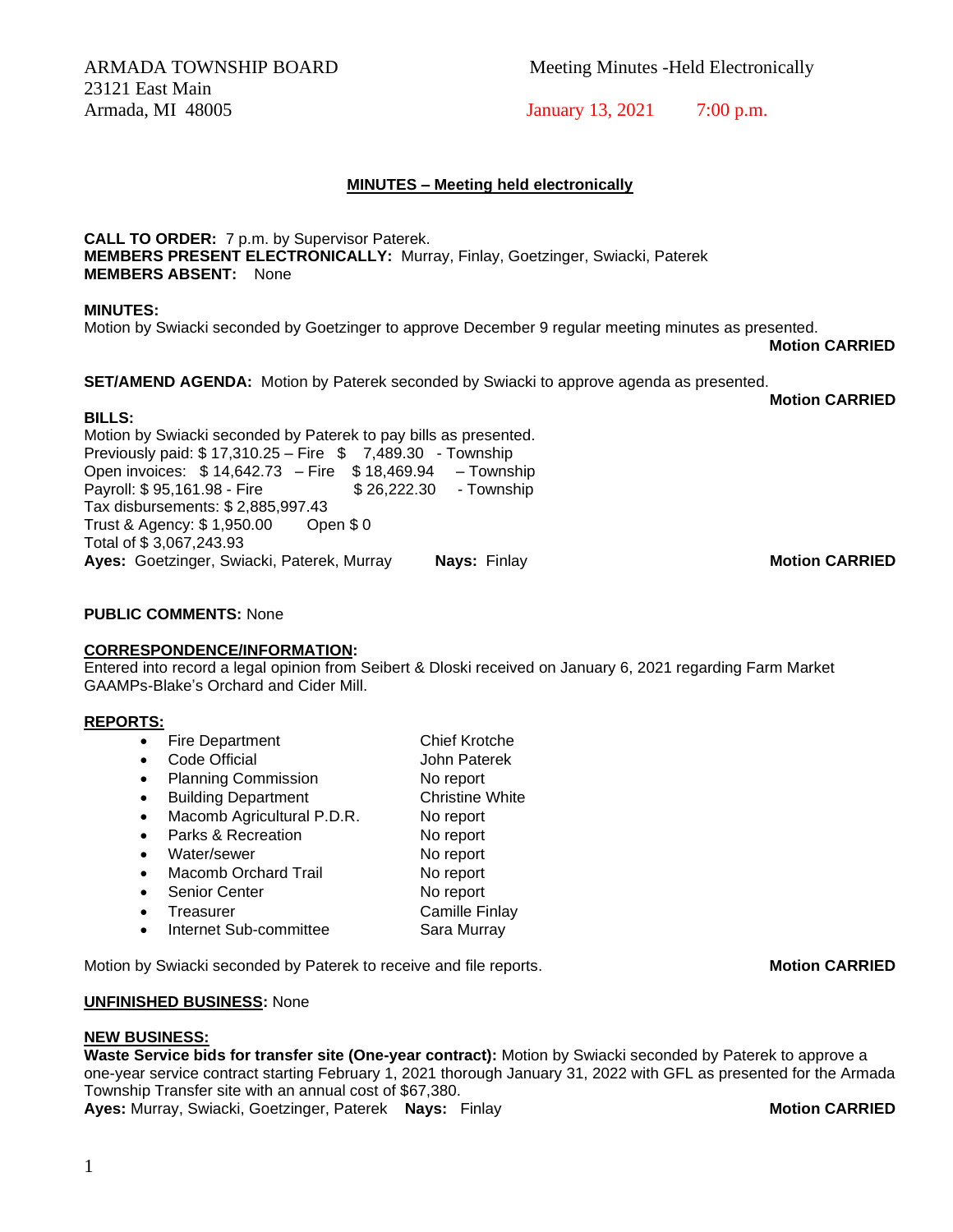23121 East Main

**Fire Dept: Exercise equipment purchase (Grant funded):** Motion by Swiacki seconded by Goetzinger to approve purchase of fitness equipment from Direct Fitness Solutions in the amount of \$27,229.83 (deleted flooring install) with the breakdowns of the cost sharing as follows: Armada Fire Department share is \$1,3,61.49 from line # 206.336.861.000 and FEMA Grant share is \$25,868.34 from line # 206.336.969.000. **Ayes:** Finlay, Goetzinger, Murray, Swiacki, Paterek **Music Communist CARRIED Motion CARRIED** 

**Fire Dept: New pumper-tanker radio:** Motion by Swiacki seconded by Murray to approve purchase of the Tanker-Pumper 800 MHz/UHF radio from Spectrum Wireless at State bid pricing for the amount of \$3,460.94 from line #206.336.825.000.

**Ayes:** Murray, Swiacki, Finlay, Goetzinger, Paterek **Music Communist CARRIED Motion CARRIED** 

**Fire Dept: FY20/21 budget amendment(s):** Motion by Swiacki seconded by Paterek to approve budget amendments as presented:

From line #206.651.710.301 Holiday Pay move \$7,560 to line #206.651.797.001 EMS Expenses From line # 206.336.723.000 Health insurance move \$4,000 to line #206.336.920.000 Utilities **Ayes:** Murray, Paterek, Goetzinger, Finlay, Swiacki **Music Communist CARRIED Motion CARRIED** 

**Fire Dept: Medical equipment storage cabinets:** Motion by Swiacki seconded by Murray to approve purchase of two Durham medical storage cabinets from Zoro in the amount of \$2,488.04 from line \$206.651.791.001. **Ayes:** Finlay, Murray, Swiacki, Goetzinger, Paterek **Motion CARRIED Motion CARRIED** 

**Fire Dept: Part-time Paid on Call wage increase:** Motion by Swiacki seconded by Goetzinger to increase the Payscales as presented with an effective date of January 24, 2021: Part Time Hourly Rate: All new hires during orientation \$12 per hour, Firefighter-EMT \$15 per hour Firefighter-paramedic \$16 per hour

Paid-On-Call rate: POC with Firefighter II and EMT \$20 POC cadets without both certifications \$15 **Ayes:** Finlay, Paterek, Goetzinger, Swiacki, Murray **Motion CARRIED**

**C.D.B.G. Public Hearing:** Motion by Swiacki seconded by Paterek to set the C.D.B.G. Public Hearing for February 10 at 7:00 p.m. **Motion CARRIED**

**Resolution for 2021 Poverty Exemption Guidelines:** Motion by Swiacki seconded by Goetzinger to adopt Resolution No. 2021-01 as presented for Armada Townships guidelines for poverty exemption. **Motion CARRIED Ayes:** Goetzinger, Swiacki, Murray, Finlay, Paterek

**Resolution for Poverty Exemption 2021 Asset Test:** Motion by Swiacki seconded by Murray to adopt Resolution No. 2021-02 as presented for Armada Townships Poverty Exemption 2021 Asset Test. **Ayes:** Murray, Goetzinger, Swiacki, Paterek **Nays:** Finlay **Motion CARRIED**

Armada, MI 48005 January 13, 2021 7:00 p.m.